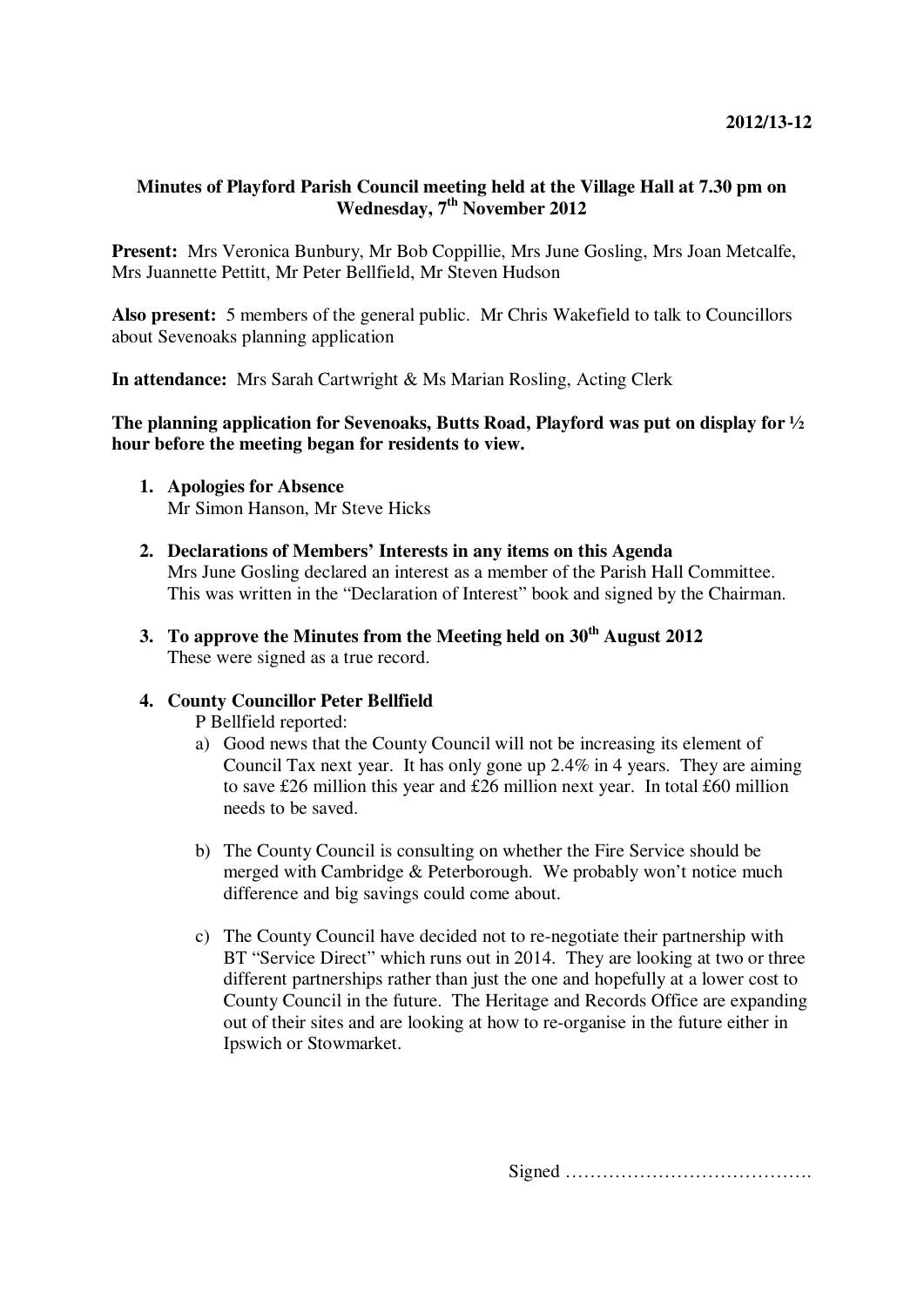- d) Care Homes are being taken over by Care UK 16 homes will eventually close and 10 new ones built in their place (with an additional 100 beds suitable for the elderly with dementia). Understandably this does cause some upset to residents but the accommodation will be much better than before.
- e) Finally the County Council were signed off by the auditors and for the first time they got a clean bill of health.

Peter Bellfield asked if there were any questions?

Joan Metcalfe asked if he could shed some light on Bob Chamberlain's email re the EAOW route and how they evaluated the northern cable route etc? Peter Bellfield replied that he hasn't had it explained to him so that he couldn't really comment. He did however say that if the route was moved further north the cable would have to turn more corners and cables and corners cause problems.

## **5. Matters arising from the Minutes/Action Point Review**

Veronica Bunbury agreed to ask Colin Snowden for the use of his trailer to help clear the debris on the playing field. This could then be disposed of at Charles Lofts (tbc) - **AP14.** 

The mud and soil on the road down Brook Lane has been flagged up again with Damon Bloomfield on 25.10.12. Joan Metcalfe suggested writing to the Anglian Water Board re drainage and also to Highways re the verges - **AP43**. The Mere and excess water build up needs to be reported. **AP57**

It was agreed to ask The Old Parsonage Garden Services for a quote for village hedge/grass maintenance and chase Ecosystems Tree & Ground Care Ltd for their quote and to approach other companies to compare – **AP48**.

The hedge along Dr Watson's Lane, Ref: 2748004 is still a bit straggly – **AP50.**

The fly tipped tyres have still not been removed from Church Road and another pile of them has been dumped on top of the bridleway opposite Church Road/Bealings Road – **AP51** 

## **6. District Councillor Steven Hudson**

Steven Hudson reported that the District Council has been going through the annual audit and has had a pretty good report on "value for money". There have been a few controversial planning applications but none of to report from Playford. Any questions? None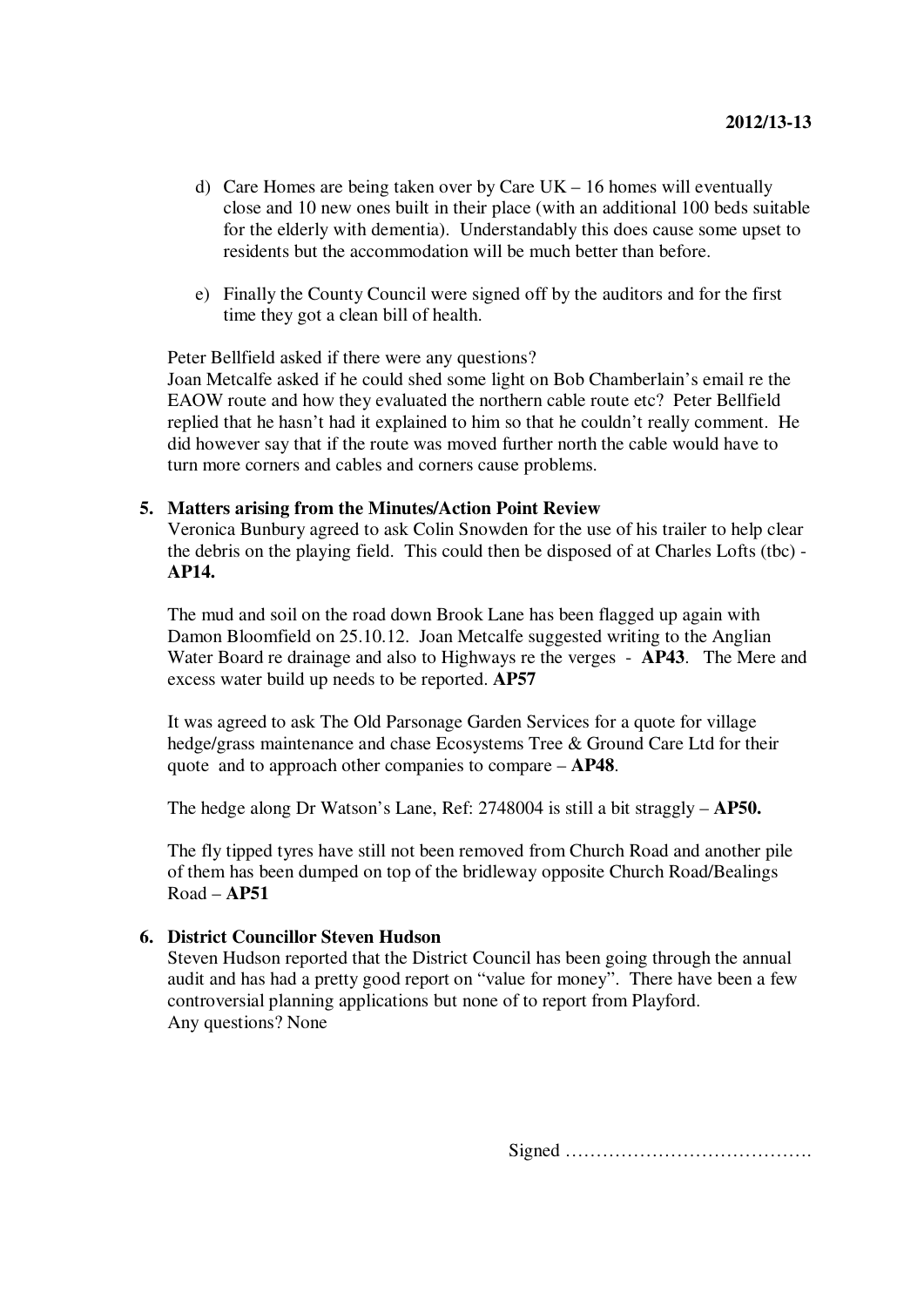## **7. Report by Police**

PCSO Jeanette Pither left her report to be read.

#### **8. Planning Applications:**

## **C12/2221 Part of garden South East of, Sevenoaks, Butts Road, Playford.**

Construction of 2 no private residential dwellings with associated garaging, vehicular access and turning.

Chris Wakefield talked Councillors and public through the plans. He produced some large drawings by award winning architects of how the two houses might look. It was noted that the principal permission for planning is already in place but these houses are a new scheme. One of the houses will be a private residence for the developer (Nick Wakefield). Doubt over the height of bank in the drawings being to scale was raised however Chris Wakefield assured Councillors that it was correct. The major area of concern was the drainage/run off water. Chris Wakefield reported that it is illegal for water to run out of a drive on to the street and it will be a requirement of SCDC that a stringent scheme designed appropriately will ensure that this does not happen. There will have to be a permeable surface with the excess water draining into soakaways. Bill from Copyhold, (immediate neighbour) asked where sewage would go? Chris Wakefield reported that there would be a private treatment system but all this will all have to be agreed by SCDC. Bill from Copyhold was also concerned about the aesthetics of the build - will the house fit in with the rest of the village? Concern was raised about the zinc features around the dormers and on the garage roof. Finally the impact during the build period/the mechanics of the operation was queried? Chris Wakefield informed residents that access will probably have to be put in first during construction and the build period will be approximately 8 months. It was **RESOLVED**:

- not to object to the planning application however mention our concerns about drainage.
- monitor what is happening throughout the build period making sure that the plans the PC has had sight of are the ones used and not diverged from.

#### **9. Contract of Employment**

Marian Rosling's Contract of Employment was signed by the Chairman of the Council.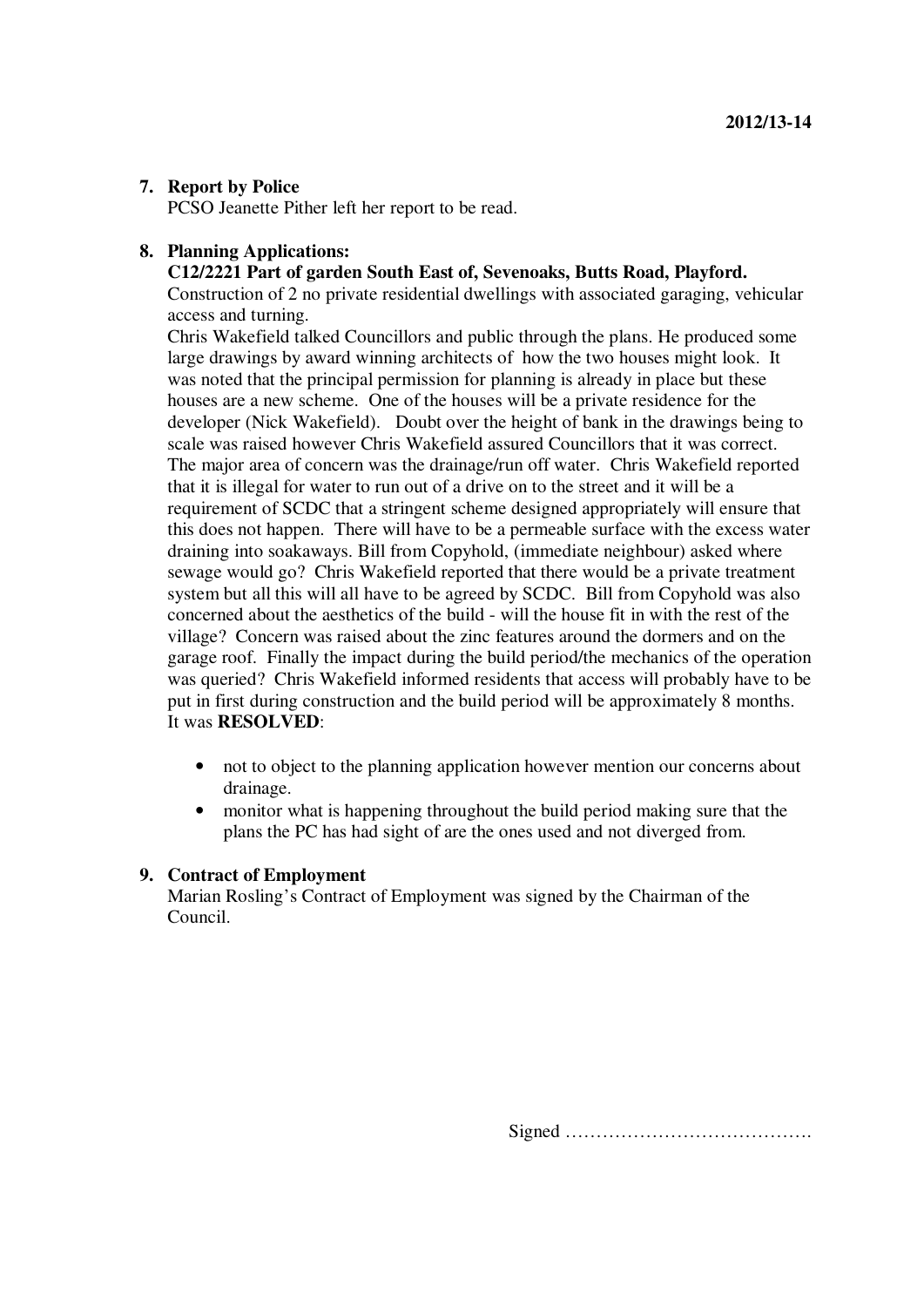| Cheque No 665 | £751.11          | Election costs                                  |
|---------------|------------------|-------------------------------------------------|
| Cheque No 666 | <b>CANCELLED</b> |                                                 |
| Cheque No 667 | £250.00          | Playford Village Hall - donation                |
| Cheque No 668 | £100.00          | Angela Cobbold Hall Fund – Benefice donation    |
| Cheque No 669 | £50.00           | SARS - donation                                 |
| Cheque No 670 | £100.00          | East Anglian Air Ambulance - donation           |
| Cheque No 671 | £8.27            | M Rosling -Memory stick for transfer of PC data |
|               |                  | and future back-up.                             |

#### **10. Finance:- Reporting & authorisation of cheques:-**

The authorisation of payment for reflective backed signs (£240 approx) was to be revisited at the January meeting. P. Bellfield said that £1000 of the cost of these signs might be available if nothing else more important cropped up in the meantime.

Councillors were asked to look at the Draft Budget. It was **RESOLVED**:

• to reduce donations to SARS to £25 and East Anglian Air Ambulance to £50.

It was thought that the precept could be increased by £500 for 2013/14 however a firm decision would be made in January when the precept would need to be set. (delayed to January – NALC "No precept should be formally approved until *after* the publication of the Draft Report (early Dec 2012)". There was some objection from the audience about raising the precept when the Reserves held were quite large. Mrs Joan Metcalfe said she would talk to the Village Hall Management Committee about the Parish Council's possible donation of £250.

It was noted that income from the bottle bank had recently been removed.

## 11. **East Anglian Offshore Windfarm – Council discussion and draft response letter by Little Bealings**

Discussion re removal of "compensation" paragraph in letter to EAOW. It was **RESOLVED**:

• To keep the paragraph but change the wording to "we would expect commensurate community funding to ameliorate the massive impact of this project" before letter is sent

A representative needs to be sent to the next EAOW meeting  $(26<sup>th</sup> Nov or 10<sup>th</sup> Dec)$  at Little Bealings. Steve Hicks' name was put forward in his absence on preferred date of week beginning  $10^{th}$  December. Joan Metcalfe can go on  $26^{th}$  November if Steve cannot.